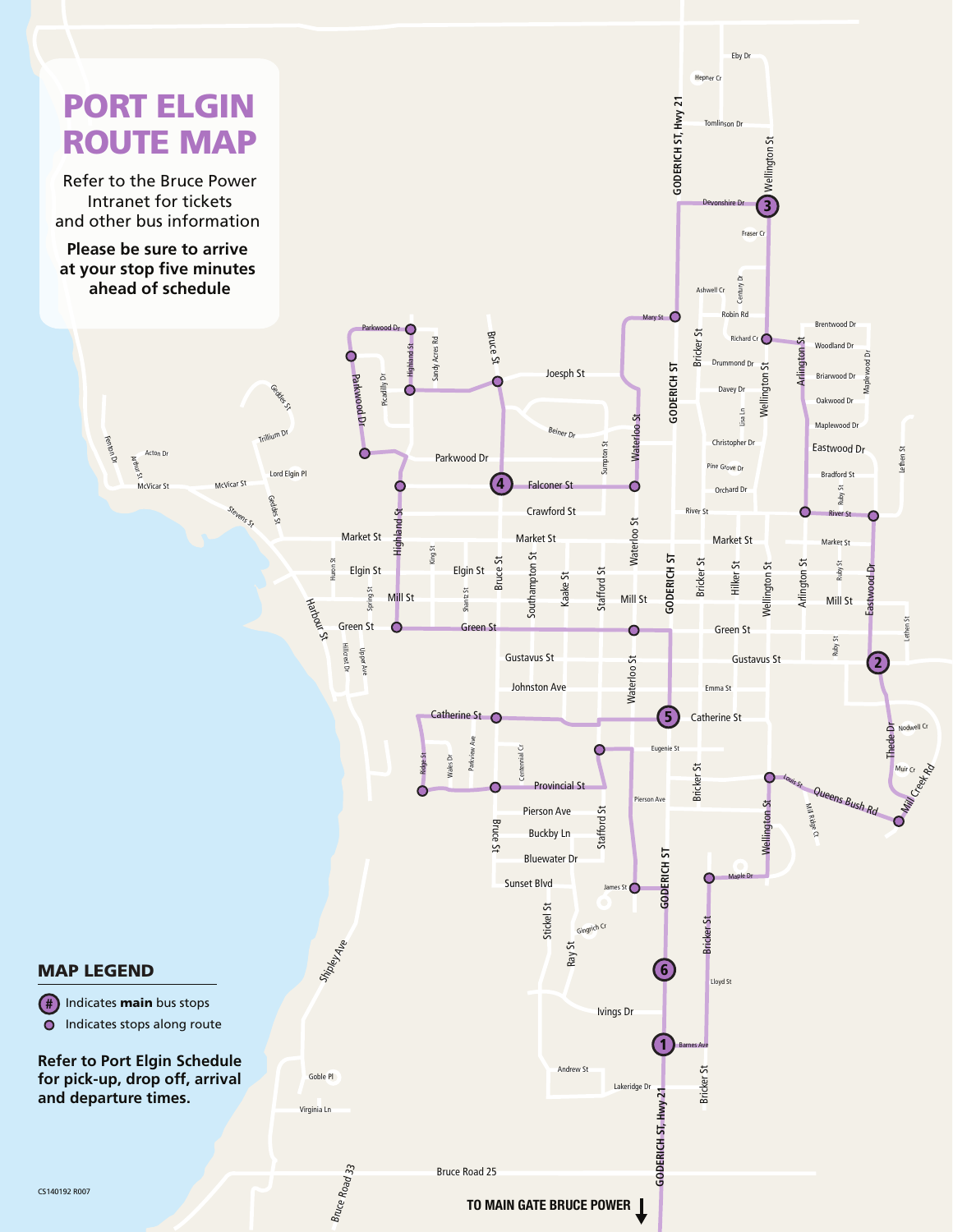# PORT ELGIN BUS SCHEDULE

PLEASE BE SURE TO ARRIVE AT YOUR STOP FIVE MINUTES EARLY YOU MAY BE REQUIRED TO TRANSFER BUSES AT MAIN GATE TO ACCESS YOUR BUILDING ON-SITE

## Monday to Friday Pick-Up – Travelling to Site

| I MAIN STOPS IN<br><b>PORT ELGIN</b> | STOP 1 <sup>*</sup> | STOP 2 <sup>*</sup> | STOP 3*     | STOP $4^*$  | STOP 5 <sup>*</sup> | STOP 6 <sup>*</sup> | <b>ARRIVES AT</b><br><b>MAIN GATE</b> | <b>DEPARTS</b><br><b>TO SITE</b><br>LOCATIONS** |
|--------------------------------------|---------------------|---------------------|-------------|-------------|---------------------|---------------------|---------------------------------------|-------------------------------------------------|
| <b>BUS #11</b>                       | 5:50a.m.            | $5:55$ a.m.         | $6:02$ a.m. | $6:06$ a.m. | 6:14a.m.            | 6:20a.m.            | $6:40$ a.m.                           | $6:45$ a.m.                                     |
| <b>BUS #14</b>                       | 6:50a.m.            | $6:55$ a.m.         | $7:02$ a.m. | $7:06$ a.m. | $7:14$ a.m.         | $7:20$ a.m.         | $7:40$ a.m.                           | $7:50$ a.m.                                     |
| <b>BUS #14</b>                       | 7:00 p.m.           | $7:05$ p.m.         | $7:12$ p.m. | $7:16$ p.m. | $7:24$ p.m.         | $7:30$ p.m.         | $7:45$ p.m.                           | $7:55$ p.m.                                     |

#### Monday to Friday Drop-Off – Travelling Home from Site

|                | <b>DEPARTS</b><br><b>BRUCE A**</b> | <b>DEPARTS</b><br><b>MAIN GATE</b> | STOP 1 <sup>*</sup> | STOP $2^*$  | STOP 3 <sup>*</sup> | STOP 4 <sup>*</sup> | STOP 5 <sup>*</sup> | STOP 6 <sup>*</sup> |
|----------------|------------------------------------|------------------------------------|---------------------|-------------|---------------------|---------------------|---------------------|---------------------|
| <b>BUS #14</b> | 8:10a.m.                           | 8:20a.m.                           | $8:35$ a.m.         | $8:41$ a.m. | 8:49a.m.            | $8:53$ a.m.         | 9:00 a.m.           | $9:05$ a.m.         |
| <b>BUS #11</b> | $3:35$ p.m.                        | $3:45$ p.m.                        | $4:05$ p.m.         | $4:11$ p.m. | $4:19$ p.m.         | $4:23$ p.m.         | $4:30$ p.m.         | $4:35$ p.m.         |
| <b>BUS #14</b> | $4:35$ p.m.                        | $4:45$ p.m.                        | $5:05$ p.m.         | $5:11$ p.m. | $5:19$ p.m.         | $5:23$ p.m.         | $5:30$ p.m.         | $5:35$ p.m.         |
| <b>BUS #14</b> | 8:10 p.m.                          | 8:20 p.m.                          | $8:35$ p.m.         | $8:41$ p.m. | $8:49$ p.m.         | $8:53$ p.m.         | $9:00$ p.m.         | $9:05$ p.m.         |

### Weekend Pick-Up – Travelling to Site

| <b>MAIN STOPS IN</b><br><b>PORT ELGIN</b> | STOP 1    | STOP $2^*$  | STOP 3 <sup>*</sup> | STOP $4^*$  | STOP 5 <sup>*</sup> | STOP 6 <sup>*</sup> | <b>ARRIVES AT</b><br><b>MAIN GATE</b> | <b>DEPARTS</b><br><b>TO SITE</b><br>LOCATIONS** |
|-------------------------------------------|-----------|-------------|---------------------|-------------|---------------------|---------------------|---------------------------------------|-------------------------------------------------|
| <b>BUS #14</b>                            | 7:00a.m.  | $7:05$ a.m. | $7:12$ a.m.         | $7:16$ a.m. | $7:24$ a.m.         | $7:30$ a.m.         | $7:45$ a.m.                           | $7:50$ a.m.                                     |
| <b>BUS #14</b>                            | 7:00 p.m. | $7:05$ p.m. | $7:12$ p.m.         | $7:16$ p.m. | $7:24$ p.m.         | $7:30$ p.m.         | $7:45$ p.m.                           | $7:50$ p.m.                                     |

#### Weekend Drop-Off – Travelling Home from Site

|                | <b>DEPARTS</b><br><b>BRUCE A**</b> | <b>DEPARTS</b><br><b>MAIN GATE</b> | STOP <sub>1</sub> | STOP $2^*$  | STOP 3 <sup>*</sup> | STOP 4 <sup>*</sup> | STOP 5 <sup>*</sup> | STOP 6 <sup>*</sup> |
|----------------|------------------------------------|------------------------------------|-------------------|-------------|---------------------|---------------------|---------------------|---------------------|
| <b>BUS #14</b> | 8:10a.m.                           | 8:20a.m.                           | $8:35$ a.m.       | $8:41$ a.m. | 8:49a.m.            | $8:53$ a.m.         | 9:00 a.m.           | $9:05$ a.m.         |
| <b>BUS #14</b> | 8:10 p.m.                          | $8:20$ p.m.                        | $8:35$ p.m.       | $8:41$ p.m. | $8:49$ p.m.         | $8:53$ p.m.         | $9:00$ p.m.         | $9:05$ p.m.         |

\*Nefer to Port Elgin Route map. Small stops in between main stops do not have set times. Please judge pick-up/drop off time accordingly.<br>\*\* Refer to Site Route map. Port Elgin bus travels to and picks-up from B03, B24, B22